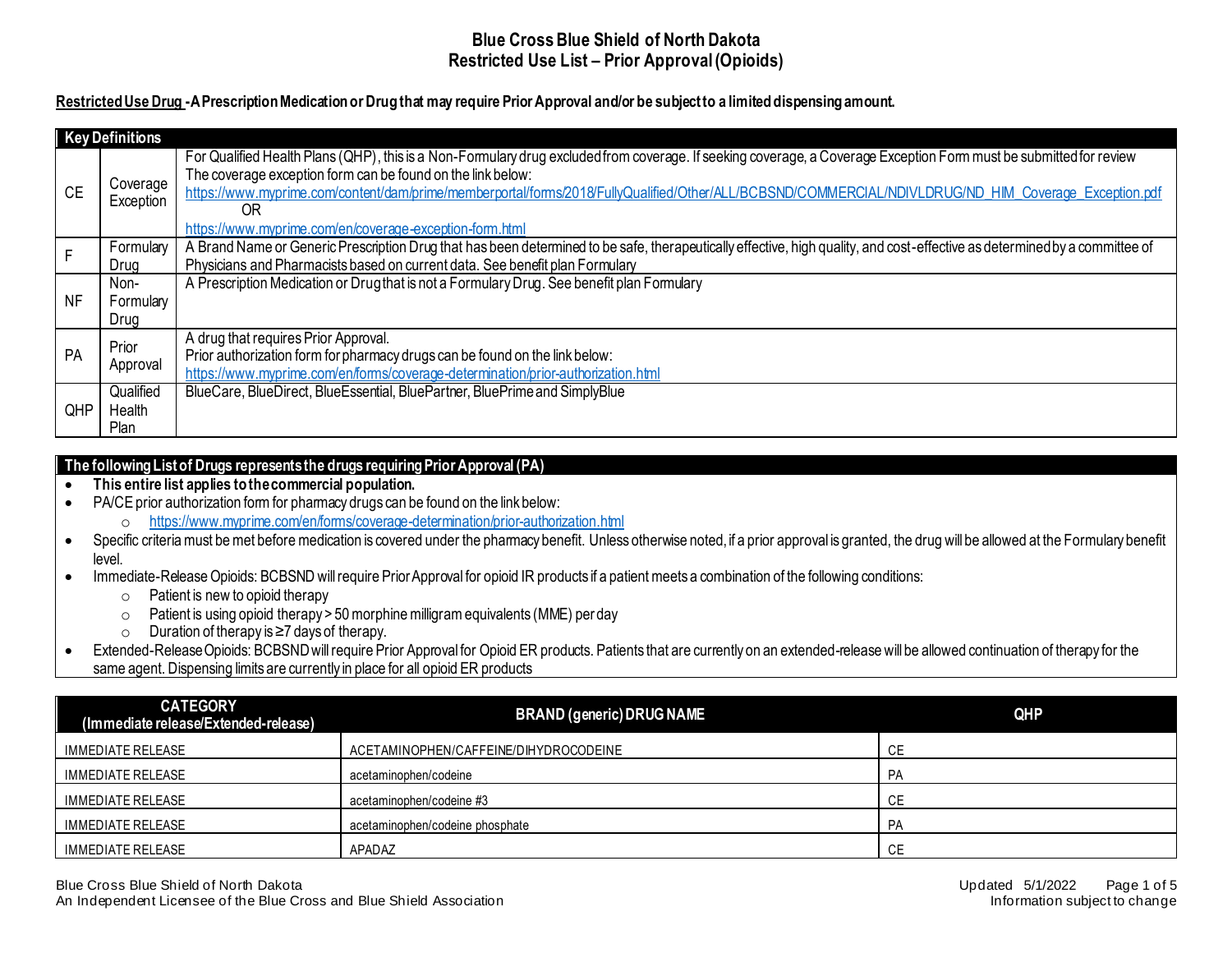| <b>CATEGORY</b><br>(Immediate release/Extended-release) | <b>BRAND (generic) DRUG NAME</b>          | <b>QHP</b>             |
|---------------------------------------------------------|-------------------------------------------|------------------------|
| EXTENDED RELEASE                                        | ARYMO ER                                  | $\mathsf{CE}$          |
| IMMEDIATE RELEASE                                       | ascomp/codeine                            | PA                     |
| EXTENDED RELEASE                                        | <b>BELBUCA</b>                            | PA                     |
| <b>IMMEDIATE RELEASE</b>                                | BENZHYDROCODONE/ACETAMINOPHEN             | CE                     |
| EXTENDED RELEASE                                        | buprenorphine                             | PA                     |
| <b>IMMEDIATE RELEASE</b>                                | butalbital/acetaminophen/caffeine/codeine | PA                     |
| IMMEDIATE RELEASE                                       | butalbital/aspirin/caffeine/codeine       | PA                     |
| IMMEDIATE RELEASE                                       | BUTORPHANOL TARTRATE                      | PA, CE (brand only)    |
| EXTENDED RELEASE                                        | <b>BUTRANS</b>                            | PA                     |
| <b>IMMEDIATE RELEASE</b>                                | <b>CODEINE SULFATE</b>                    | PA, CE (brand only)    |
| <b>IMMEDIATE RELEASE</b>                                | codeine/acetaminophen                     | $\mathsf{CE}$          |
| EXTENDED RELEASE                                        | CONZIP                                    | <b>CE</b>              |
| <b>IMMEDIATE RELEASE</b>                                | <b>DEMEROL</b>                            | CE                     |
| IMMEDIATE RELEASE                                       | <b>DILAUDID</b>                           | CE                     |
| EXTENDED RELEASE                                        | <b>DURAGESIC</b>                          | CE                     |
| IMMEDIATE RELEASE                                       | duramorph                                 | CE                     |
| <b>IMMEDIATE RELEASE</b>                                | dvorah                                    | <b>CE</b>              |
| IMMEDIATE RELEASE                                       | endocet                                   | PA                     |
| EXTENDED RELEASE                                        | fentanyl                                  | PA                     |
| IMMEDIATE RELEASE                                       | FIORICET/CODEINE                          | CE                     |
| IMMEDIATE RELEASE                                       | FIORINAL/CODEINE#3                        | <b>CE</b>              |
| EXTENDED RELEASE                                        | hydrocodone bitartrate ER                 | PA (brand and generic) |
| <b>IMMEDIATE RELEASE</b>                                | HYDROCODONE BITARTRATE/ACETAMINOPHEN      | PA, CE (brand only)    |
| IMMEDIATE RELEASE                                       | hydrocodone/acetaminophen                 | PA                     |
| IMMEDIATE RELEASE                                       | hydrocodone/ibuprofen                     | PA (brand and generic) |
| IMMEDIATE RELEASE                                       | hydromorphone hydrochloride               | PA                     |
| EXTENDED RELEASE                                        | hydromorphone hcl er                      | PA                     |
| IMMEDIATE RELEASE                                       | hydromorphone hydrochloride               | CE                     |
| EXTENDED RELEASE                                        | hydromorphone hydrochloride er            | PA                     |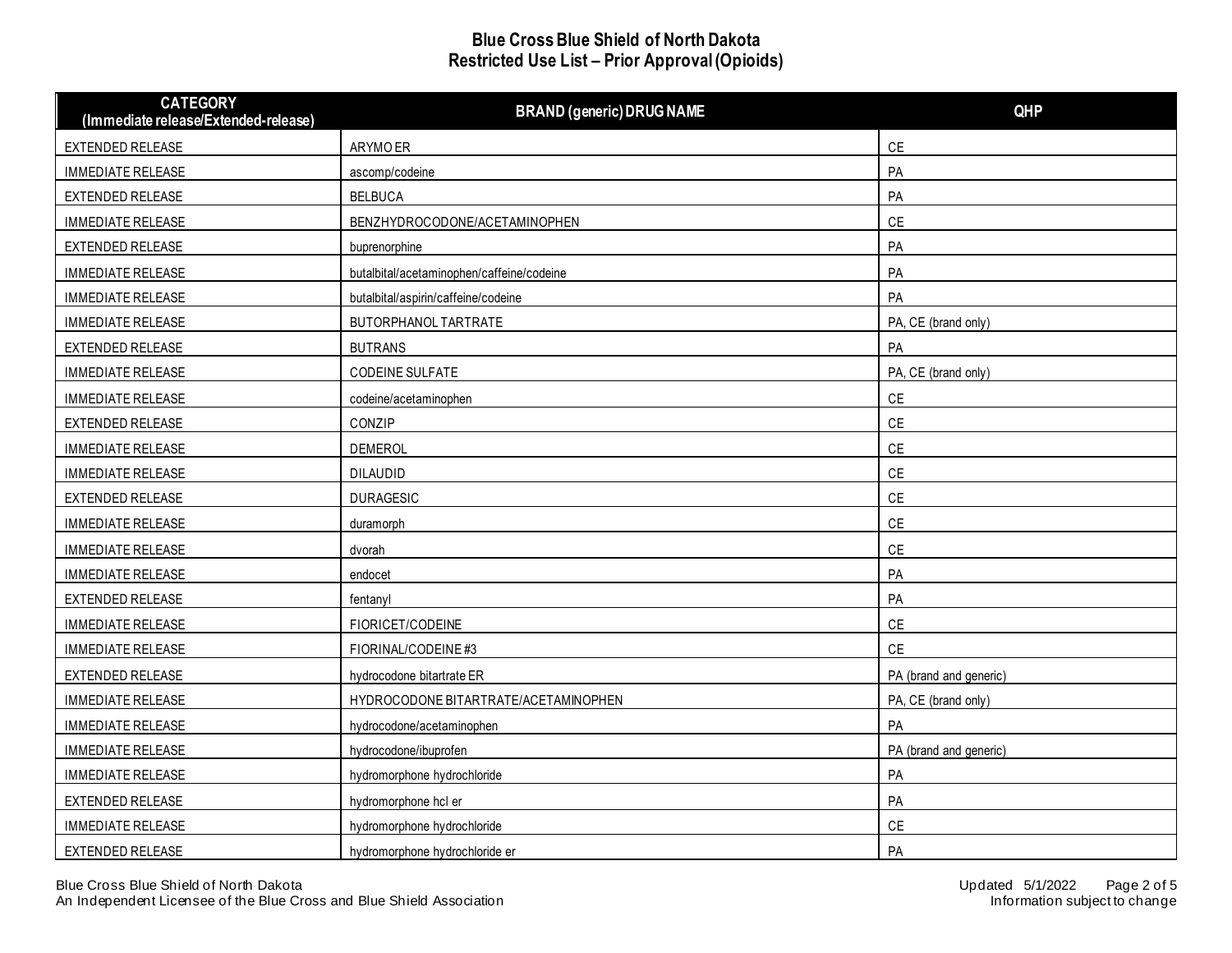| <b>CATEGORY</b><br>(Immediate release/Extended-release) | <b>BRAND (generic) DRUG NAME</b> | <b>QHP</b>             |
|---------------------------------------------------------|----------------------------------|------------------------|
| EXTENDED RELEASE                                        | <b>HYSINGLA ER</b>               | CE                     |
| EXTENDED RELEASE                                        | <b>KADIAN</b>                    | $\mathsf{CE}$          |
| <b>IMMEDIATE RELEASE</b>                                | levorphanol tartrate             | <b>CE</b>              |
| <b>IMMEDIATE RELEASE</b>                                | lorcet                           | PA                     |
| <b>IMMEDIATE RELEASE</b>                                | lorcet hd                        | PA                     |
| <b>IMMEDIATE RELEASE</b>                                | lorcet plus                      | PA                     |
| <b>IMMEDIATE RELEASE</b>                                | <b>LORTAB</b>                    | <b>CE</b>              |
| <b>IMMEDIATE RELEASE</b>                                | MEPERIDINE HCL                   | CE (brand and generic) |
| <b>IMMEDIATE RELEASE</b>                                | METHADONE HCL                    | PA, CE (brand only)    |
| <b>IMMEDIATE RELEASE</b>                                | methadone hydrochloride          | PA                     |
| <b>IMMEDIATE RELEASE</b>                                | methadone hcl intensol           | PA                     |
| <b>IMMEDIATE RELEASE</b>                                | METHADOSE                        | PA, CE (brand only)    |
| <b>IMMEDIATE RELEASE</b>                                | METHADOSE SUGAR-FREE             | $\mathsf{CE}$          |
| EXTENDED RELEASE                                        | MORPHABOND ER                    | <b>CE</b>              |
| <b>IMMEDIATE RELEASE</b>                                | MORPHINE SULFATE                 | PA (brand and generic) |
| EXTENDED RELEASE                                        | morphine sulfate cr              | CE                     |
| EXTENDED RELEASE                                        | MORPHINE SULFATE ER              | PA (brand and generic) |
| IMMEDIATE RELEASE                                       | MORPHINE SULFATE/SODIUM CHLORIDE | $\mathsf{CE}$          |
| EXTENDED RELEASE                                        | <b>MS CONTIN</b>                 | CE                     |
| <b>IMMEDIATE RELEASE</b>                                | NALOCET                          | $\mathsf{CE}$          |
| IMMEDIATE RELEASE                                       | <b>NORCO</b>                     | CE                     |
| <b>IMMEDIATE RELEASE</b>                                | <b>NUCYNTA</b>                   | $\mathsf{CE}$          |
| EXTENDED RELEASE                                        | NUCYNTA ER                       | PA                     |
| IMMEDIATE RELEASE                                       | <b>OPANA</b>                     | CE                     |
| IMMEDIATE RELEASE                                       | <b>OXAYDO</b>                    | CE                     |
| IMMEDIATE RELEASE                                       | OXYCODONE AND ACETAMINOPHEN      | CE                     |
| <b>IMMEDIATE RELEASE</b>                                | oxycodone hcl                    | PA                     |
| EXTENDED RELEASE                                        | OXYCODONE HCL ER                 | CE                     |
| <b>IMMEDIATE RELEASE</b>                                | oxycodone hydrochloride          | PA                     |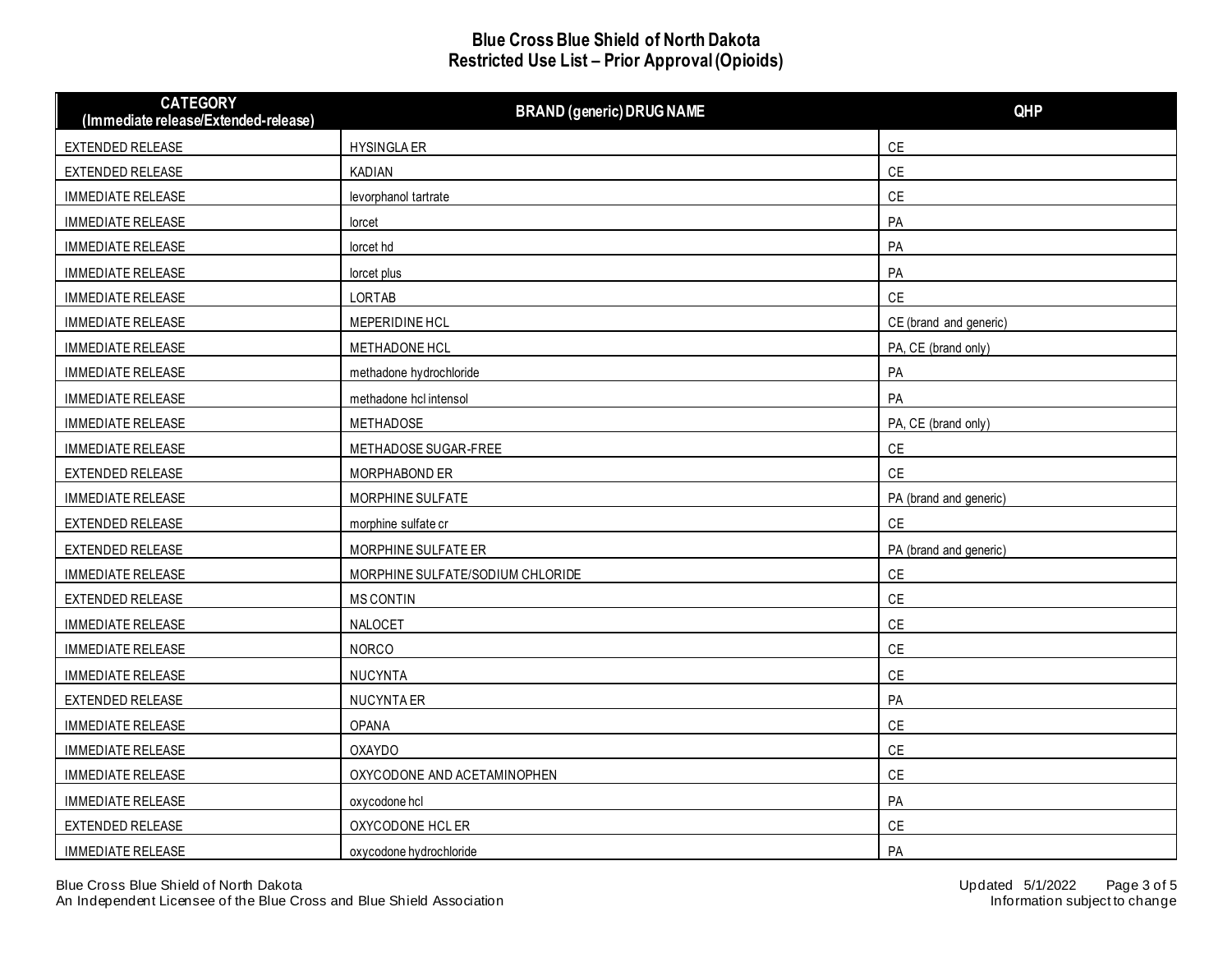| <b>CATEGORY</b><br>(Immediate release/Extended-release) | <b>BRAND (generic) DRUG NAME</b>      | QHP                 |
|---------------------------------------------------------|---------------------------------------|---------------------|
| EXTENDED RELEASE                                        | OXYCODONE HYDROCHLORIDE ER            | CE                  |
| <b>IMMEDIATE RELEASE</b>                                | OXYCODONE HYDROCHLORIDE/ACETAMINOPHEN | CE                  |
| <b>IMMEDIATE RELEASE</b>                                | OXYCODONE/ACETAMINOPHEN               | PA, CE (brand only) |
| <b>IMMEDIATE RELEASE</b>                                | OXYCODONE/ASPIRIN                     | PA                  |
| <b>IMMEDIATE RELEASE</b>                                | OXYCODONE/IBUPROFEN                   | PA                  |
| EXTENDED RELEASE                                        | <b>OXYCONTIN</b>                      | PA                  |
| <b>IMMEDIATE RELEASE</b>                                | oxymorphone hydrochloride             | PA                  |
| EXTENDED RELEASE                                        | OXYMORPHONE HYDROCHLORIDE ER          | PA                  |
| IMMEDIATE RELEASE                                       | pentazocine/naloxone hcl              | $\mathsf{CE}$       |
| IMMEDIATE RELEASE                                       | PERCOCET                              | $\mathsf{CE}$       |
| IMMEDIATE RELEASE                                       | PRIMLEV                               | CE                  |
| IMMEDIATE RELEASE                                       | PROLATE                               | $\mathsf{CE}$       |
| <b>IMMEDIATE RELEASE</b>                                | QDOLO                                 | $\mathsf{CE}$       |
| <b>IMMEDIATE RELEASE</b>                                | ROXICODONE                            | $\mathsf{CE}$       |
| IMMEDIATE RELEASE                                       | <b>SEGLENTIS</b>                      | CE                  |
| <b>IMMEDIATE RELEASE</b>                                | tramadol hcl                          | PA                  |
| EXTENDED RELEASE                                        | TRAMADOL HCL ER                       | PA, CE (brand only) |
| <b>IMMEDIATE RELEASE</b>                                | TRAMADOL HYDROCHLORIDE                | PA, CE (brand only) |
| EXTENDED RELEASE                                        | tramadol hydrochloride er             | $\mathsf{CE}$       |
| <b>IMMEDIATE RELEASE</b>                                | tramadol hydrochloride/acetaminophen  | PA                  |
| <b>IMMEDIATE RELEASE</b>                                | <b>TREZIX</b>                         | CE                  |
| <b>IMMEDIATE RELEASE</b>                                | TYLENOL/CODEINE#2                     | $\mathsf{CE}$       |
| <b>IMMEDIATE RELEASE</b>                                | TYLENOL/CODEINE#3                     | $\mathsf{CE}$       |
| <b>IMMEDIATE RELEASE</b>                                | TYLENOL/CODEINE#4                     | $\mathsf{CE}$       |
| <b>IMMEDIATE RELEASE</b>                                | <b>ULTRACET</b>                       | CE                  |
| <b>IMMEDIATE RELEASE</b>                                | <b>ULTRACET</b>                       | CE                  |
| <b>IMMEDIATE RELEASE</b>                                | <b>ULTRAM</b>                         | $\mathsf{CE}$       |
| <b>IMMEDIATE RELEASE</b>                                | <b>XODOL</b>                          | CE                  |
| EXTENDED RELEASE                                        | <b>XTAMPZA ER</b>                     | CE                  |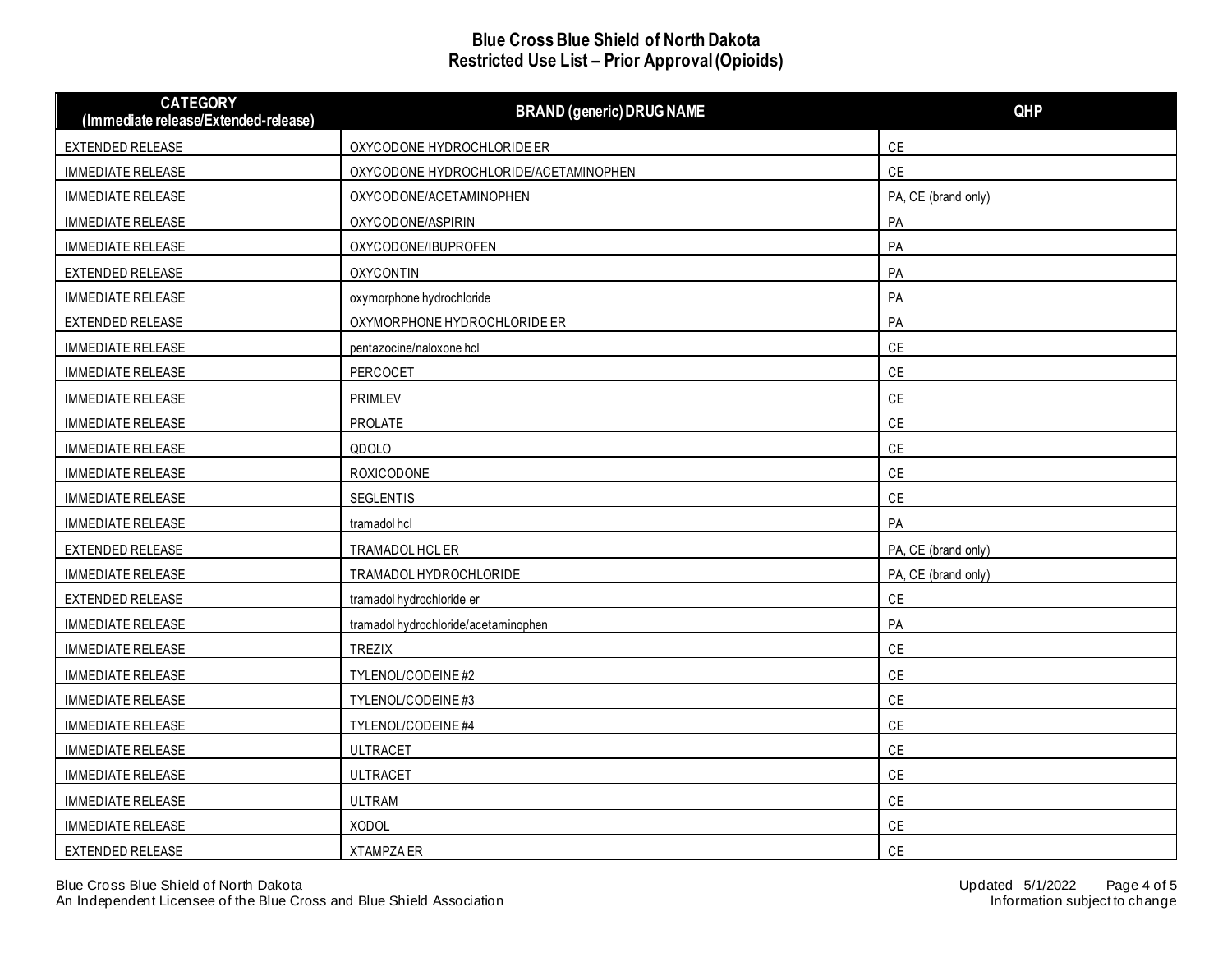| <b>CATEGORY</b><br>$\mathbf{r}$<br>(Immediate release/Extended-release) | <b>BRAND (generic) DRUG NAME</b> | <b>QHP</b>          |
|-------------------------------------------------------------------------|----------------------------------|---------------------|
| ED RELEASE<br>_NDF'<br>$\overline{\phantom{a}}$                         | HYDRO ER<br>701<br>∠∪⊧           | $\sim$ $\sim$<br>◡└ |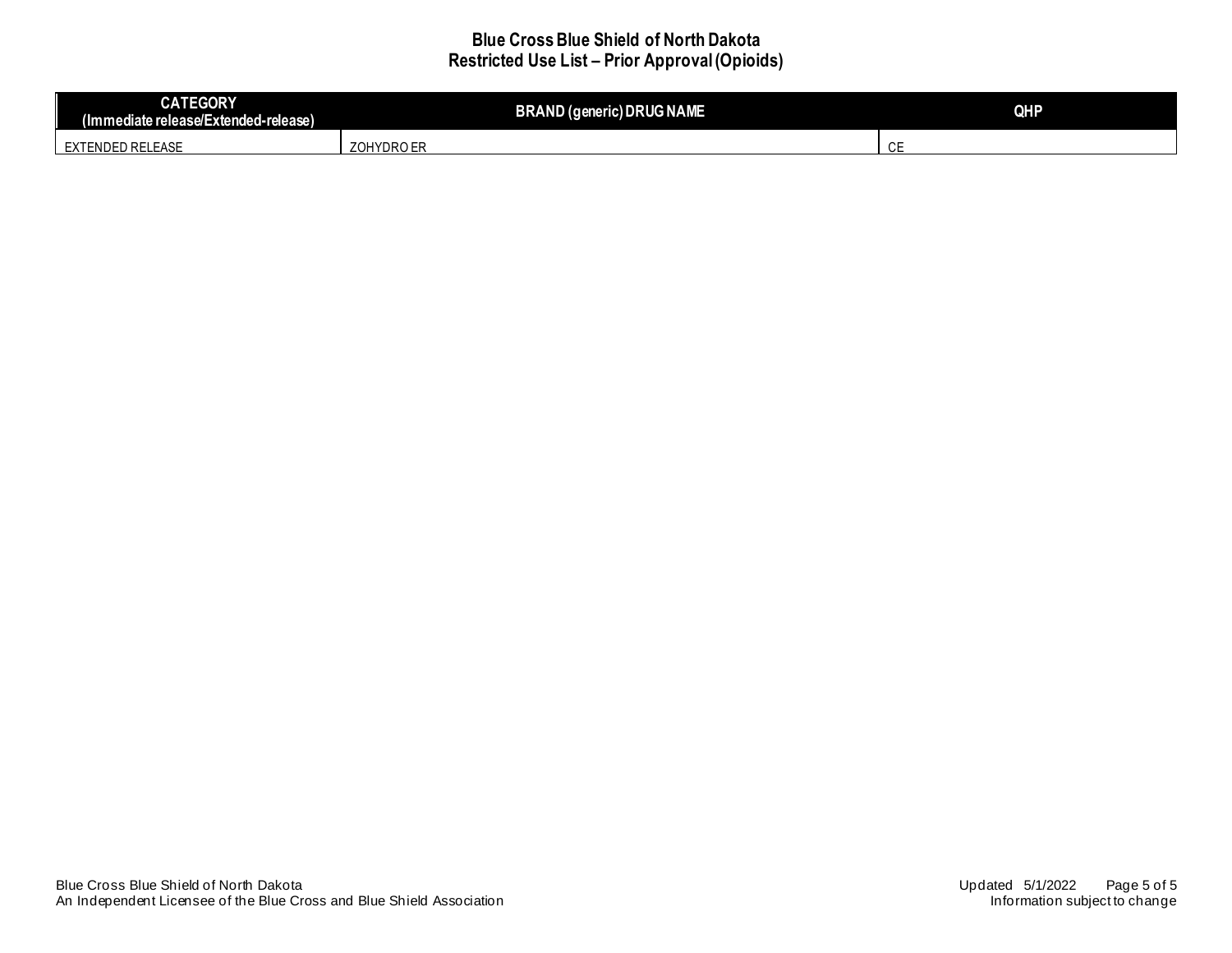

 In accordance with federal regulations, Blue Cross Blue Shield of North Dakota is required to provide you the following disclosure:

 Blue Cross Blue Shield of North Dakota complies with applicable Federal civil rights laws and does not discriminate on the basis of race, color, national origin, age, disability, gender identity, sexual orientation or sex. Blue Cross Blue Shield of North Dakota does not exclude people or treat them differently because of race, color, national origin, age, disability, gender identity, sexual orientation or sex.

Blue Cross Blue Shield of North Dakota:

- • Provides free aids and services to people with disabilities to communicate effectively with us, such as:
	- Written information in other formats (large print, audio, accessible electronic formats, other formats)
- • Provides free language services to people whose primary language is not English, such as:
	- Qualified interpreters
	- Information written in other languages

 If you need these services, please call Member Services at 1-844-363-8457 (toll-free) or through the North Dakota Relay at 1-800-366-6888 or 711.

 If you believe that Blue Cross Blue Shield of North Dakota has failed to provide these services or discriminated in another way on the basis of race, color, national origin, age, disability, gender identity, sexual orientation or sex, you can file a grievance with:

 Civil Rights Coordinator Fargo, ND 58121 [CivilRightsCoordinator@bcbsnd.com](mailto:CivilRightsCoordinator@bcbsnd.com) (email) (Communication by unencrypted email presents a risk.) 4510 13th Ave S 701-297-1638 or North Dakota Relay at 800-366-6888 or 711 701-282-1804 (fax)

 You can file a grievance in person or by mail, fax, or email within 180 days of the date of the alleged discrimination. Grievance forms are available at <http://www.bcbsnd.com/report> or by calling 1-844-363-8457. If you need help filing a grievance, the Civil Rights Coordinator is available to help you.

 You can also file a civil rights complaint with the U.S. Department of Health and Human Services, Office for Civil Rights electronically through the Office for Civil Rights Complaint Portal, available at *<https://ocrportal.hhs.gov/ocr/portal/lobby.jsf>,* or by mail or phone at:

 U.S. Department of Health and Human Services Room 509F, HHH Building Washington, DC 20201 800-368-1019 or 800-537-7697 (TDD) 200 Independence Avenue SW.

Complaint forms are available at *<http://www.hhs.gov/ocr/office/file/index.html>* 

# **Español (Spanish)**

 ATENCIÓN: si habla español, tiene a su disposición servicios gratuitos de asistencia lingüística. Llame al 1-844-363-8457 (TTY: 1-800-366-6888 o 711).

#### **Deutsch (German)**

 ACHTUNG: Wenn Sie Deutsch sprechen, stehen Ihnen kostenlos sprachliche Hilfsdienstleistungen zur Verfügung. Rufnummer: 1-844-363-8457 (TTY: 1-800-366-6888 oder 711).

4510 13<sup>th</sup> Avenue South, Fargo, North Dakota 58121